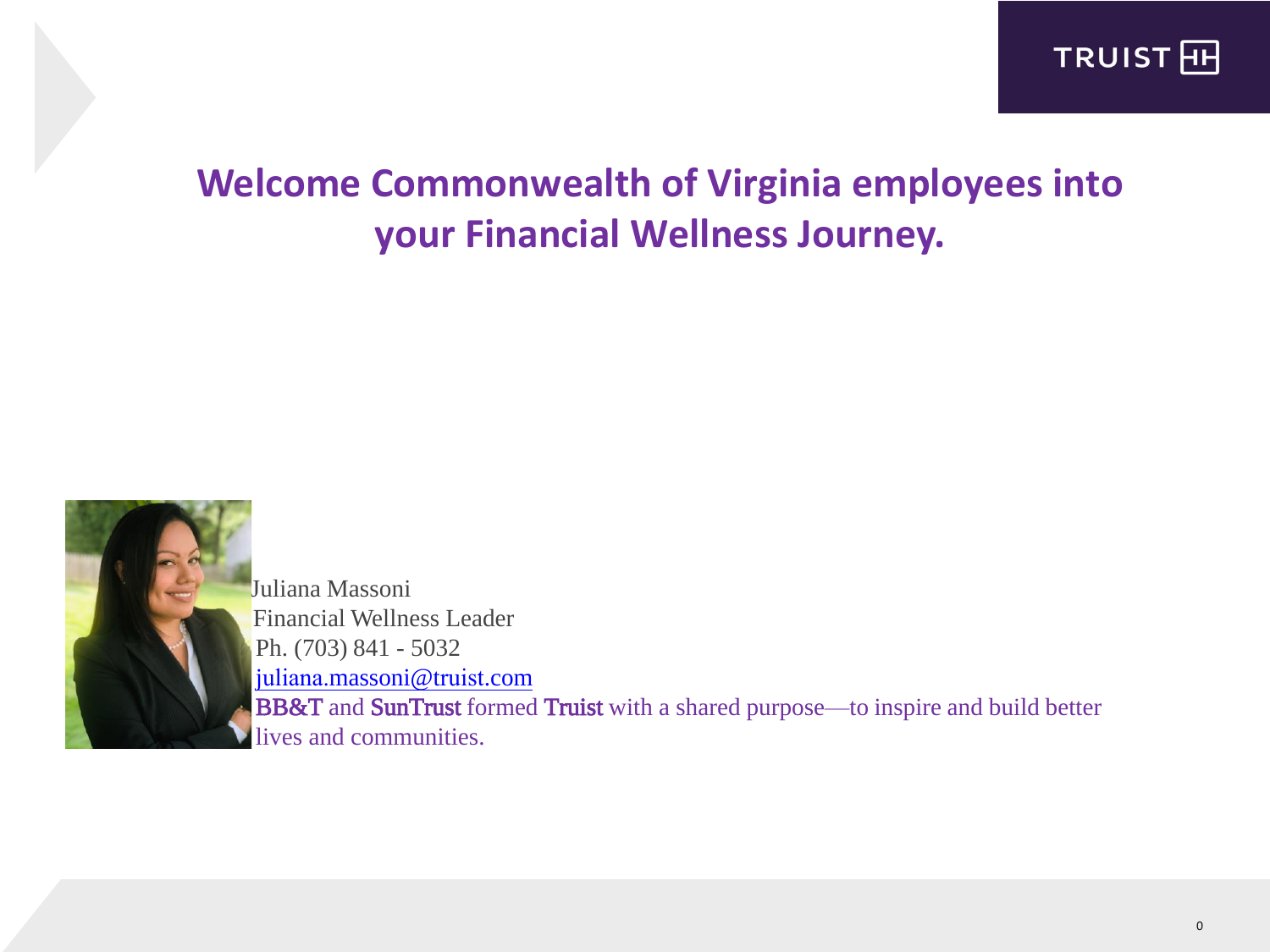

# **How Can We Help?**

Our program can help you set your financial wellness in motion, offering you the resources you need to succeed in your personal financial life. As an employee of an @Work member company, you are granted access to a comprehensive package of tools and services.



#### **Foundational Components of Our Program**

**Partner -** A personal banker works with employees to understand where they've been, where they are, where they want to go.

**Plan -** This partner helps employees understand the steps they need to take to progress toward their goals and also help avoid potential blind spots.

**Action -** Employees are provided access to tools and resources to make their plan active, with their partner to act as a coach, today and for the long run.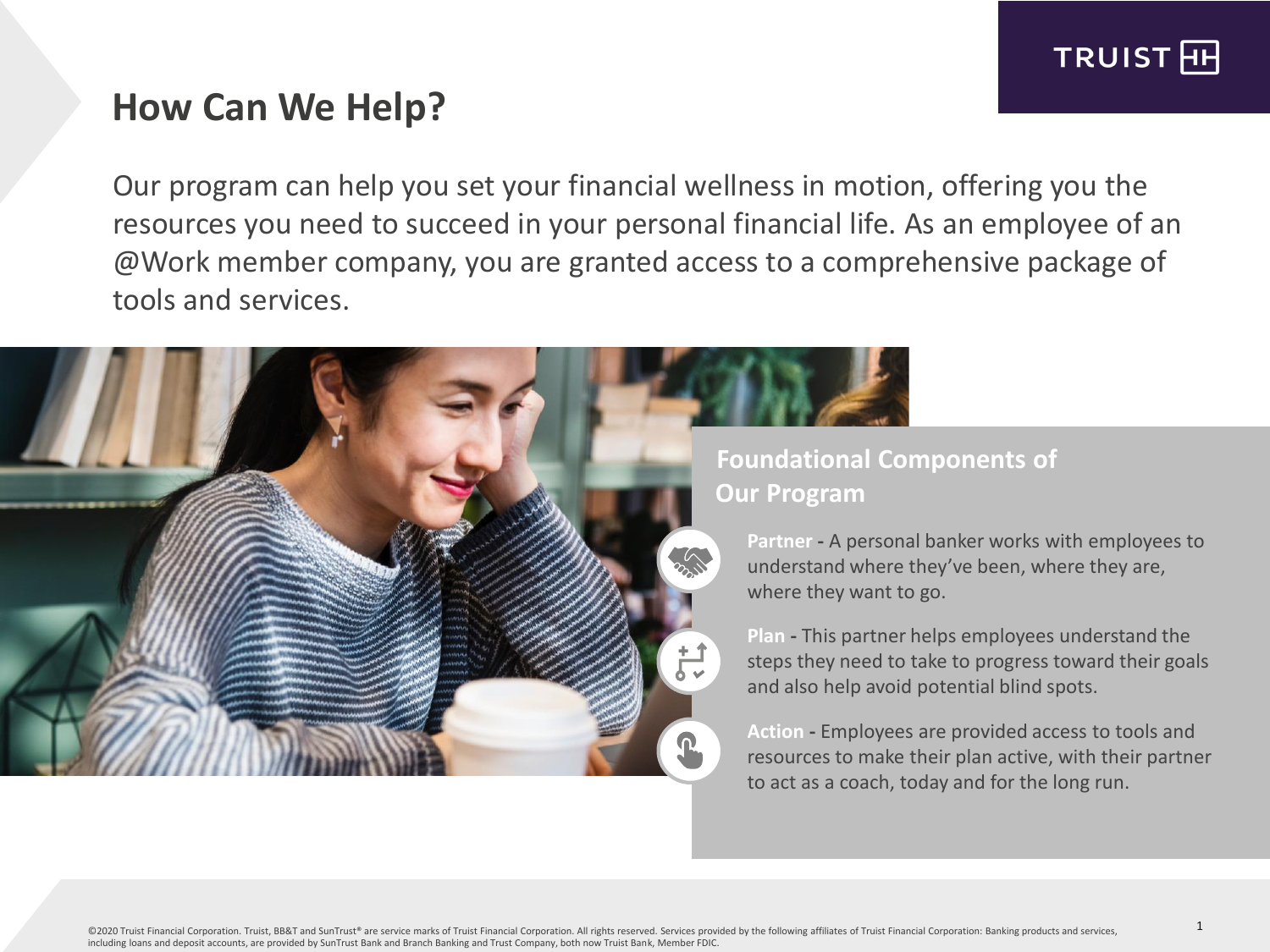

# **@Work Financial Wellness Tools and Services**

## **www.bbt[.com/atwork](http://www.bbt.com/atworkwellness) Truist @Work Code: 0148963**

#### **Face-to-Face Consultation**

Receive a financial review and consultation from a personal banker.

#### **Financial Education**

Easy-to-follow interactive courses that cover everything from savings and retirement planning, to mortgages, insurance and credit. All free!

#### **Banking Benefits**

A benefits-rich checking, savings account or more, plus access to other exclusive benefits. (@work code required)

#### **Truist App**

Mobile banking and money management services for fast, easy access to your complete financial picture. Accounts aggregation feature.

### **Truist Deals**

Earn money with Truist Deals, a program that provides you cash back offers based on your purchase history.





**Scan here** to access to your banking benefits





Scan here to access to your learning portal

**Juliana Massoni Juliana.[massoni@t](mailto:jmassoni@bbandt.com)ruist.com Ph- (703)841-5032**